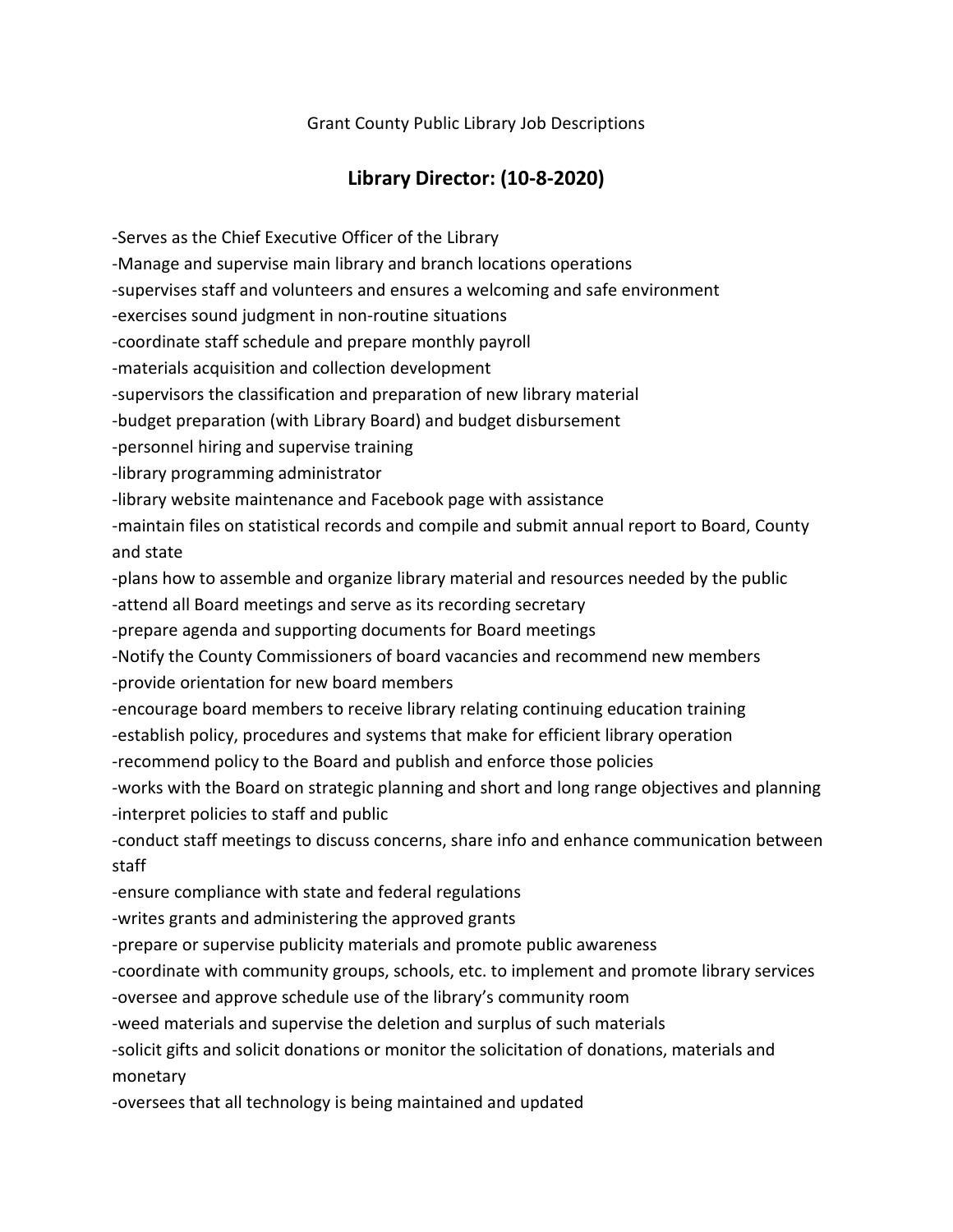-monitor activities of Friends group and make appropriate suggestions -investigate citizen complaints -evaluates library services and makes recommendations for improvements -prepare and administer questionnaires and surveys when necessary -works with elected officials, board and other groups to develop programs and resolve problems -supervise maintenance of library building, equipment and furnishings and material collection -be an active member of one or more professional library organizations -participate in local, state and national library events and if available serve on committees/task forces -administer the Imagination Library program -maintain proficiency with computers, library software, internet and digital communications -pursue ongoing professional development and continuing education opportunities -maintain knowledge of standard library principles, practices and concepts -encourage continuing education for library staff by utilizing workshops or online classes -complete requirements to acquire and maintain accreditation for the library and certification for employees through South Dakota State Library -frequent contact with the public to promote literacy and the library -oversees the maintenance of the Library Asset List -carry out any other activity authorized by law and the Board for the development and improvement of the library

Library Director requirement skills: Thorough knowledge of the principles of library science, organization and functions; thorough knowledge of library administration including fundamentals and budgeting; ability to analyze and solve major problems; ability to develop data and recommendations influencing policy; complete competence in oral and written communications; ability to establish and maintain effective working relationships with superiors, subordinates, associates, corporate representatives, officials of other agencies and the general public. Proficiency with Computer skills is essential as well as knowledge of computer operating systems, hardware and software, and integrated library systems. Must keep up with computer changes. Core competencies would include a work ethic that is productive, diligent, conscientious, punctual and efficient. This would include abiding by policies and procedures and participating in professional development activities. Must be service orientated by seeking to understand the needs of the community and striving to meet those needs. Must be good at communication with the ability to explain or convey information to the public, coworkers, board and financial governing body both in an effective oral and written manner. Must possess self-management skills to work effectively and cooperatively with others while maintaining emotions and a positive attitude. Must be able to prioritize tasks and manage time wisely. Be good at customer relations and understand the mission of the